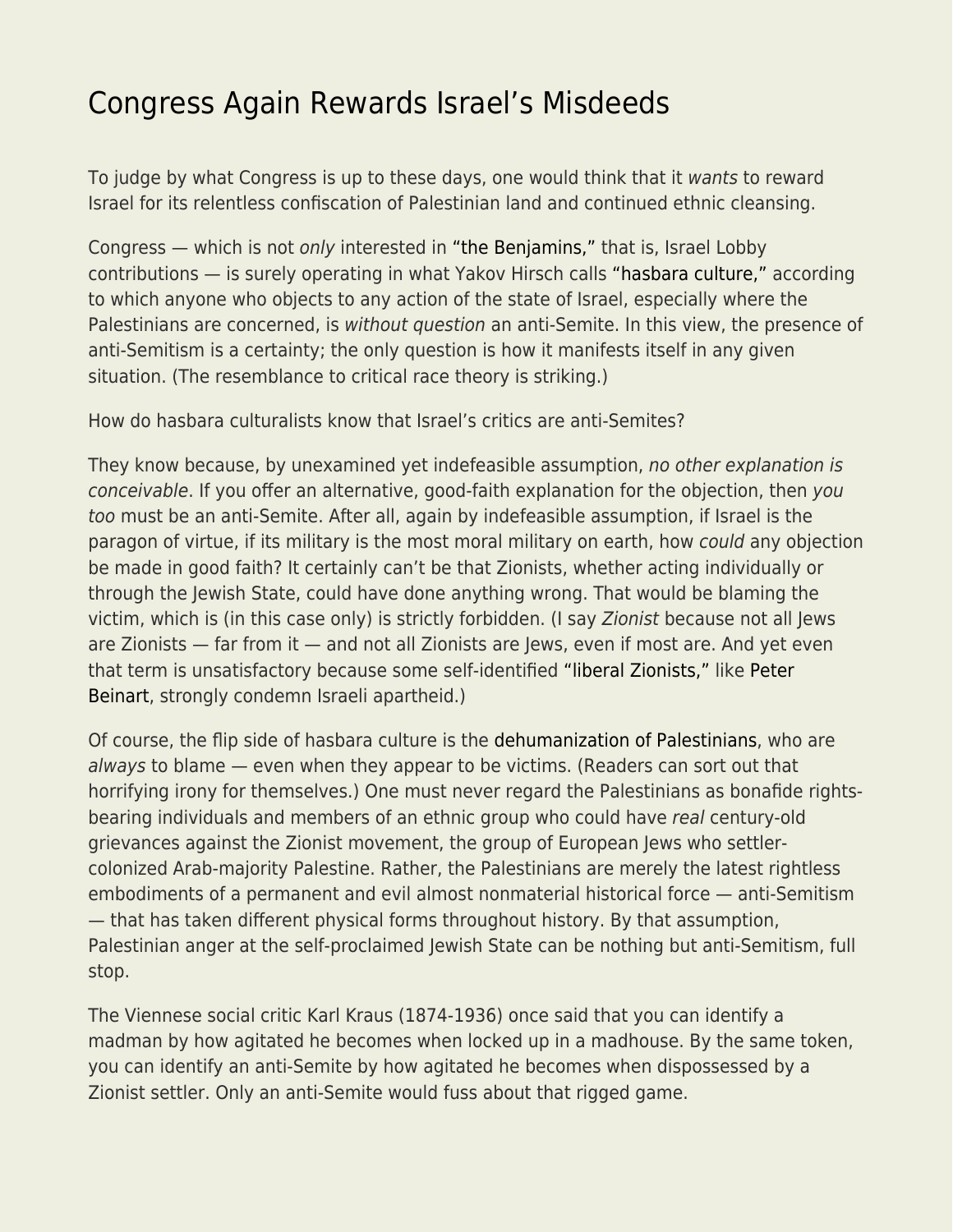Anyway, though the year is still young, members of the House and Senate have been busy finding ways to help Israel. Understanding hasbara culture helps us make sense of it.

Just a few days ago the House and Senate passed the Israel Relations Normalization Act of 2021 (H.R. 2748). [Writing at Mondoweiss.net](https://mondoweiss.net/2022/03/congresss-israel-normalization-act-normalizes-ethnic-cleansing-and-impunity/), the invaluable watchdog site for Israel's apartheid oppression of Palestinians, Nadya Tannous and Cat Knarr point out that the US Campaign for Palestinian Rights has dubbed the bill "the Normalizing Israeli Ethnic Cleansing Act."

The bill would accomplish several things. For example, Tannous and Knarr write, it

expands the Abraham Accords, Trump-era weapons and business deals between apartheid Israel and other authoritarian regimes. These deals bribe Arab countries in the region to both ignore Israel's settler colonialism and constant human rights violations and, indeed, to regionally align with the US and Israeli policy and aspirations for the region in exchange for large weapons packages.

You'll recall that when Donald Trump and his underachiever son-in-law, Jared Kushner, failed to broker the "real estate deal of the century" between the Israelis and Palestinians — because it ignored Palestinians' rights — Team Trump tried something else: so-called peace deals between Israel and (so far) these Arab states: the United Arab Emirates, Bahrain, Sudan, and Morocco. These are the Abraham Accords, which entail allegedly breakthrough mutual diplomatic recognition. Saudi Arabia already has a close working relationship with Israel.

How did Trump do it? As Tannous and Knarr note, by offering arms and business deals to the participants. The Trump administration, in other words, bought the cynical Arab regimes, which have always been ready to sell out the Palestinians for the right price. And what did Israel get? Further Arab acquiescence in its intolerable treatment of the Palestinians.

The Abraham Accords just happen to be one Trump accomplishment that most Democrats, including Joe Biden, love. In January the House and Senate both created bipartisan Abraham Accords Caucuses "to build on the success of the historic" agreements. According to the [House news release](https://wagner.house.gov/media-center/press-releases/wagner-colleagues-launch-abraham-accords-caucus):

For decades, Congress [back pat] has played a key role in promoting peace between Israel and its neighbors. The Caucus will provide an opportunity to strengthen the Abraham Accords by encouraging and [sic] partnerships among the existing Abraham Accords countries and expanding the agreement to include countries that do not currently have diplomatic relations with Israel.

I can hear the cha-ching already. American arms makers must be whooping it up. But hang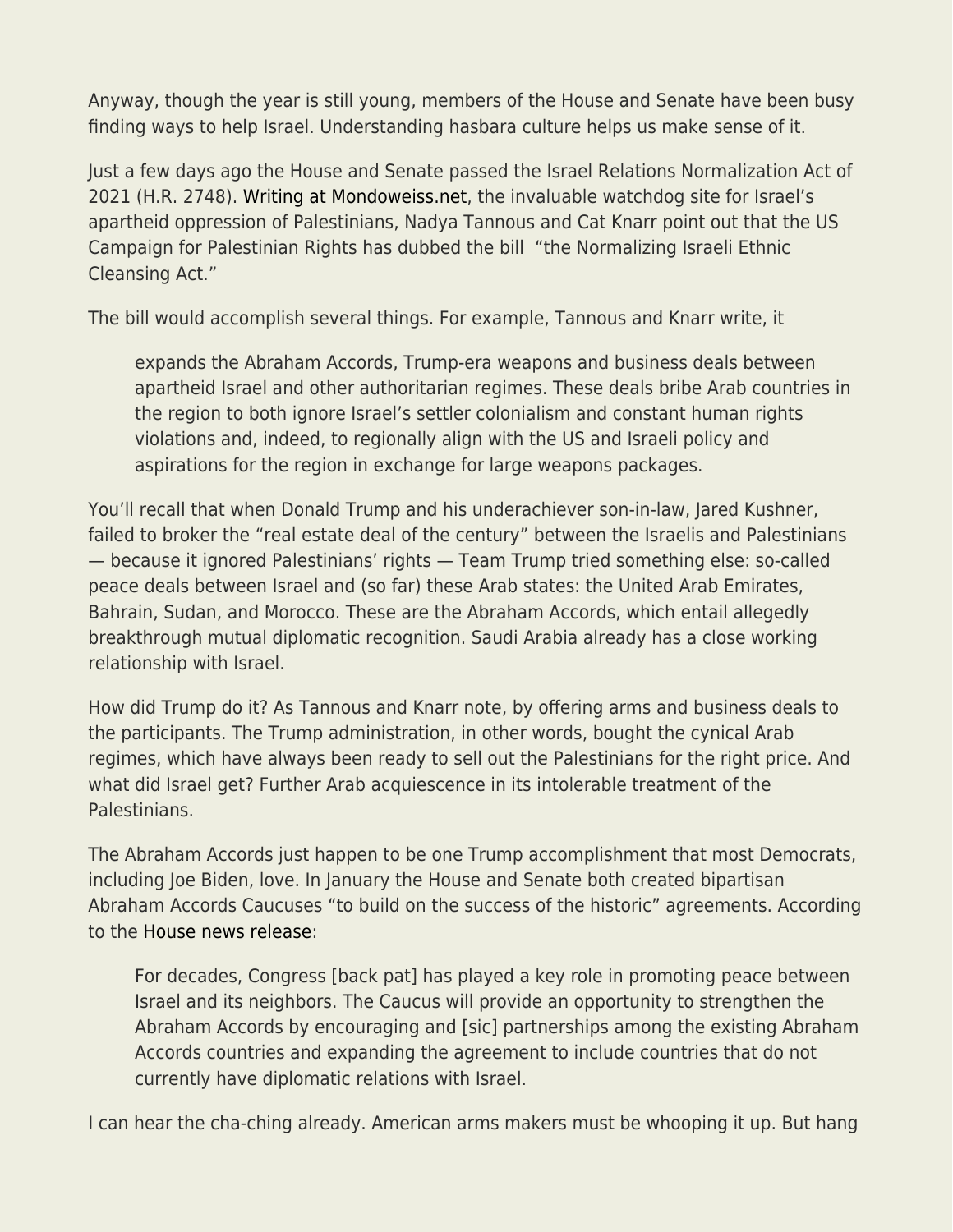on: how can one hope to have peace in the region when the Palestinians remain oppressed in what Israeli journalist Gideon Levy calls a "Jewish supremacist" apartheid state? (Human Rights Watch, the Israeli human-rights group B'Tselem, and Amnesty International all agree with that description.) That question, I'm sure means nothing to the American, Israeli, and Arab ruling elites. They plan to just power on through, Trump-style.

It's also worth remembering that Israel's newest best friends, the United Arab Emirates and Saudi Arabia, are committing genocide against Yemen with indispensable help from the indispensable nation — that's us! — despite Biden's apparent promise to end that assistance.

Tannous and Knarr also note that H.R. 2748 encourages Israel's continued Palestinian land theft, which is now being rationalized in the name of environmentalism and economic development. The "bill expressly outlines Israeli environmentalism and technological developments as two ways to stabilize the region. The term stability in this case is wellselected, to imply peace, meaning silencing of Palestinian voices, protest, and dissent to Israeli campaigns of ethnic cleansing." Moreover, "Democratic leadership dug in their heels … to guarantee further funding [the \$4.8 billion just passed] of the Israeli regime's brutal violence."

As though all that wasn't enough, House Republican Israel Caucus Rep. Lee Zeldin (R-N.Y.) has introduced the latest effort to quash the [BDS \(Boycott Divestment Sanctions\)](https://bdsmovement.net/) [movement](https://bdsmovement.net/), which seeks to hold businesses and others accountable for facilitating Israel's de facto annexation and Zionist settlement of the West Bank, which was seized by war in 1967 along with East Jerusalem, the Gaza Strip, and the Golan Heights. (Fifty-five years is too long to call those territories occupied.) The Jewish News Syndicate reports:

The Anti-Boycott Act, which has 46 Republican co-sponsors, would amend the Export Administration Act of 1979 to prohibit boycotts or boycott requests imposed [sic] by international governmental organizations against Israel. The act would also hold accountable individuals who attempt to violate the act. It also affirms Congress's opposition to the BDS movement and considers the U.N. Human Rights Council's creation of a database of companies doing business in the West Bank, eastern Jerusalem and the Golan Heights to be an act of BDS.

One is tempted to ask where Congress gets the authority to do these things, but that's a silly question. Congress and presidents do pretty much what they want, especially in foreign affairs. Nevertheless, if an international organization wants to compile a database of companies that do business in the West Bank, Congress has no good reason to meddle, unless politics is counted as a good reason. Nor should it do anything to stop anyone from boycotting such companies or Israel on their own initiative.